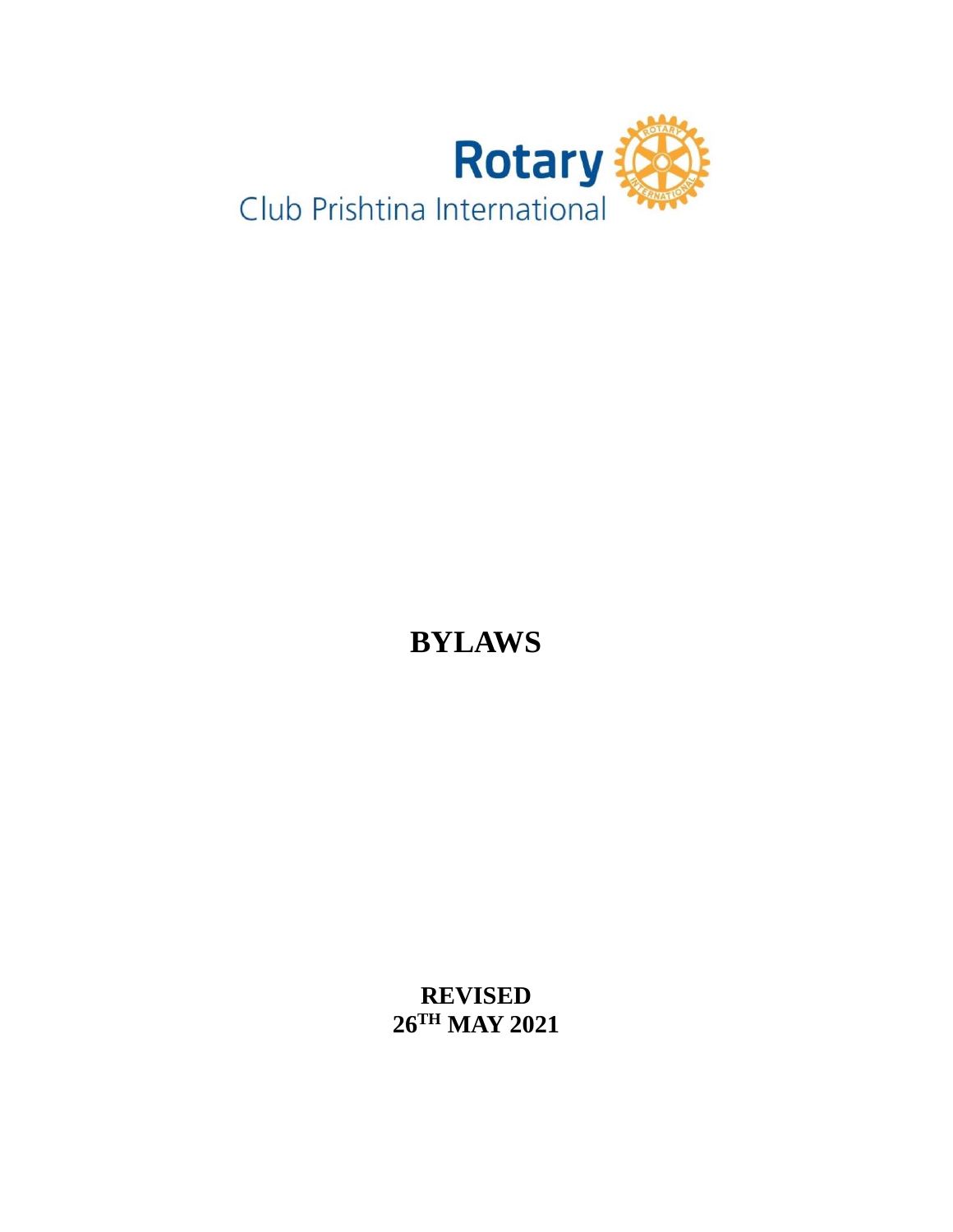# Table of Contents

|                        | <b>Article 1 Definitions</b>                                          | 3 |
|------------------------|-----------------------------------------------------------------------|---|
| <b>Article 2 Board</b> |                                                                       | 3 |
|                        | <b>Article 3 Elections and Terms of Office</b>                        | 3 |
|                        | Article 4 Duties of the Officers                                      | 4 |
|                        | <b>Article 5 Meetings</b>                                             | 5 |
|                        | Article 6 Dues and Fees                                               | 5 |
|                        | <b>Article 7 Method of Voting</b>                                     | 5 |
|                        | <b>Article 8 Committees</b>                                           | 6 |
|                        | <b>Article 9 Planning and Finances</b>                                | 6 |
|                        | <b>Article 10 Method of Electing Members</b>                          | 7 |
| Article 11             | <b>Attendance</b>                                                     | 7 |
|                        | Article 12 Termination of Membership for Non-Payment of Dues and Fees | 8 |
|                        | Article 13 Termination of Membership for Lack of Attendance           | 8 |
|                        | <b>Article 14 Amendments</b>                                          | 9 |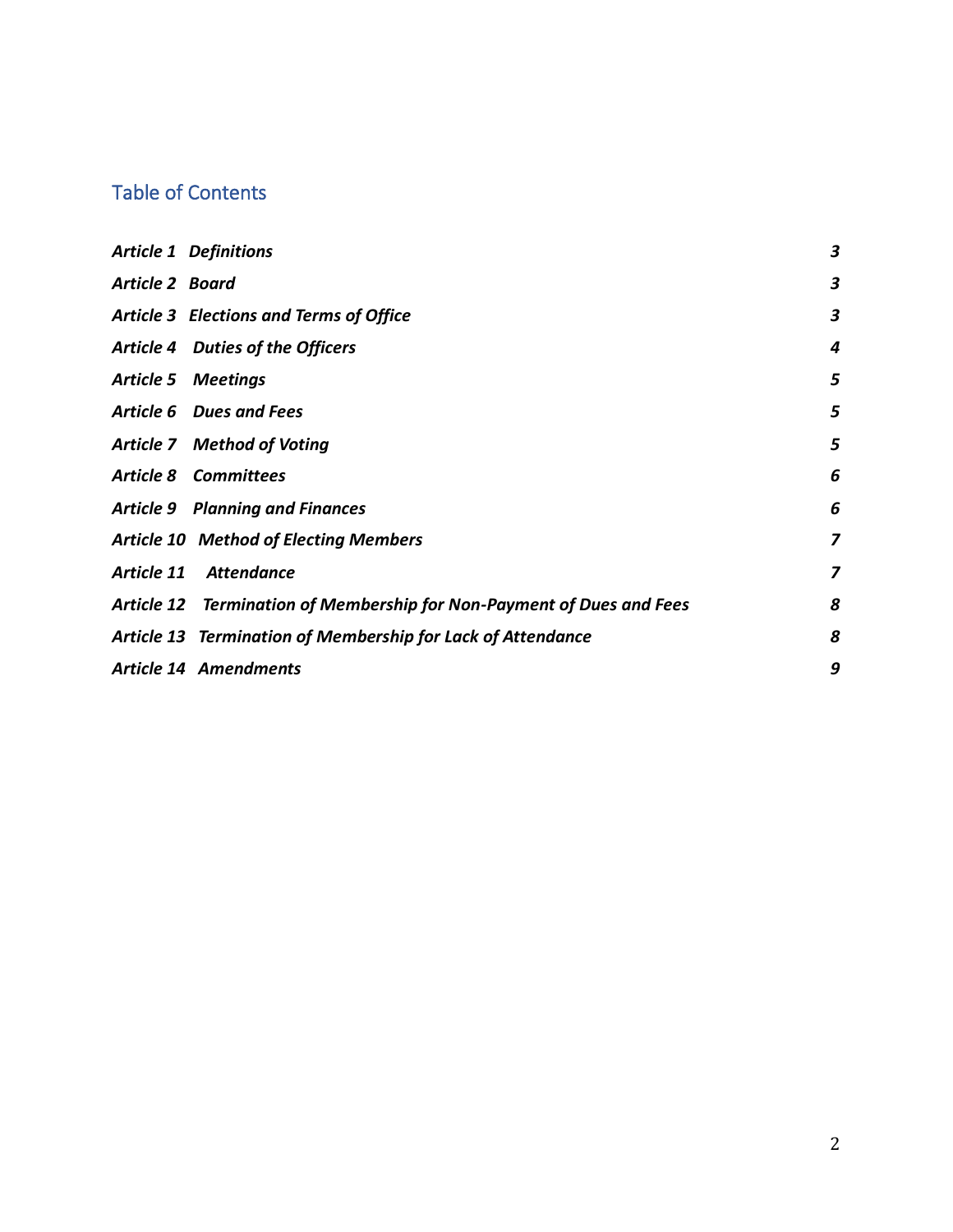## <span id="page-2-0"></span>Article 1 Definitions

| 1. Board:              | The board of directors of this club.                                                                                                                                                                                                                                                                                                                                                                                                                                |
|------------------------|---------------------------------------------------------------------------------------------------------------------------------------------------------------------------------------------------------------------------------------------------------------------------------------------------------------------------------------------------------------------------------------------------------------------------------------------------------------------|
| 2. Director:           | A director on this club's board.                                                                                                                                                                                                                                                                                                                                                                                                                                    |
| 3. Member:             | A member, other than an honorary member, of this club.                                                                                                                                                                                                                                                                                                                                                                                                              |
| 4. Honorary Member:    | Individuals who have distinguished themselves by meritorious<br>service in the furtherance of Rotary ideals. Honorary members are<br>exempt from the payment of admission fees and dues. They have<br>no voting privileges and are not eligible to hold any office in the<br>club. Honorary membership iterminates automatically at the end of<br>the term, usually one year and can be extended for an additional<br>period. The term is established by the board. |
| 5. Quorum:             | Only when voting on the Bylaws does a majority of the members<br>need to be present (in-person or attending the meeting<br>electronically). All other club voting matters will be announced to<br>the members in advance and the decision reached will be by<br>majority consent from the members present (in-person or attending<br>the meeting electronically). For a club board decision, a majority<br>of the club board directors must be present.             |
| 6. RI:                 | Rotary International.                                                                                                                                                                                                                                                                                                                                                                                                                                               |
| 7. Rotary Club Year:   | The 12-month period beginning 1 July through 30 June.                                                                                                                                                                                                                                                                                                                                                                                                               |
| 8. Rotary Fiscal Year: | The 12-month period beginning 1 January through 31 December.                                                                                                                                                                                                                                                                                                                                                                                                        |

## <span id="page-2-1"></span>Article 2 Board

The governing body of this club is its board of directors, consisting of, at a minimum, the president, immediate past president, president-elect, secretary, treasurer and sergeant-at-arms.

## <span id="page-2-2"></span>Article 3 Elections and Terms of Office

Election of Officers will take place on an annual basis and no later than the first Wednesday of every June. Only members in good standing with the club can be elected to and maintain their status as officers.

Section 1: At least one month prior to the meeting for election of officers, the president shall ask for nominations by members of the club for president-elect, secretary, treasurer and sergeant-at-arms. The nominations duly made shall be placed on a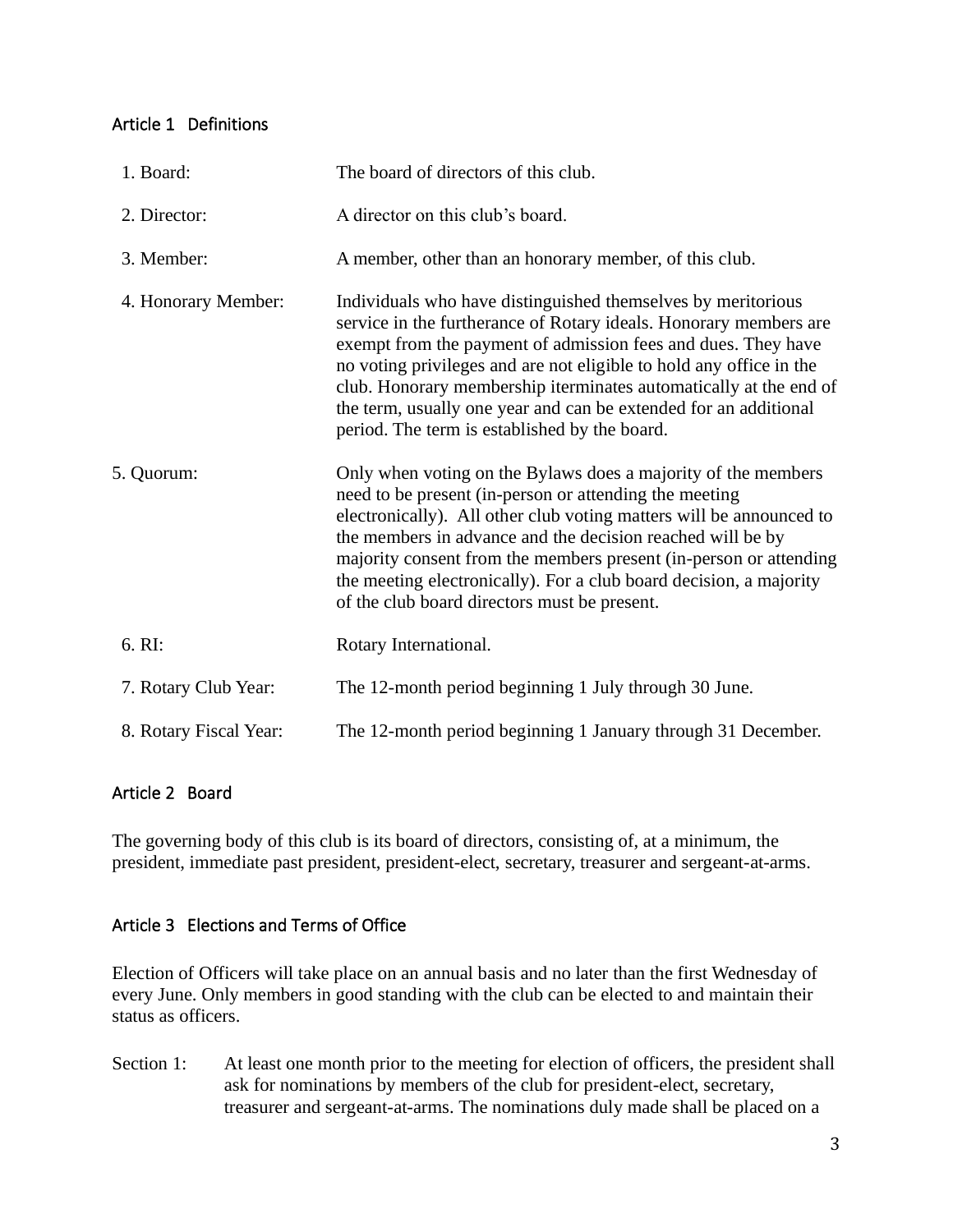ballot in alphabetical order under each office and shall be voted for no later than the first Wednesday meeting in June. The candidates receiving a majority of the votes shall be declared elected to their respective offices. The candidate for president-elect shall serve as a director for the year commencing on the first day of July next following the election and shall assume office as president on the first day of July immediately following that year.

- Section 2: If any officer or board member vacates their position, the remaining members of the board will recommend a replacement.
- Section 3: If any officer-elect or director-elect vacates a position, the remaining members of the board-elect will recommend a replacement.
- Section 4: The terms of office for each role are as follows:

| President                  | One year                                           |
|----------------------------|----------------------------------------------------|
| Most Recent Past President | <b>One Year</b>                                    |
| President Elect            | <b>One Year</b>                                    |
| Treasurer                  | One year, but up to a max of two consecutive years |
| Secretary                  | One year, but up to a max of two consecutive years |
| Sergeant-at-arms           | One year                                           |

## <span id="page-3-0"></span>Article 4 Duties of the Officers

- Section 1: The president presides at all club and board meetings.
- Section 2: The immediate past president serves as a director on the club board and presides at meetings of the club and the board in the absence of the president or presidentelect.
- Section 3: The president-elect prepares for his or her year in office, performs such other duties as may be prescribed by the president or the board, presides at meetings of the club and/or the board in the absence of the president, and serves as a director.
- Section 4: The secretary keeps membership records; records attendance at meetings; sends out notices of club, board and committee meetings; records and preserves the minutes of such meetings; reports as required to RI, including the semiannual reports of membership on 1 January and 1 July of each year, and quarterly reports on 1 October and 1 April of each active member who has been elected to membership in the club since the start of the July or January semiannual reporting period, reports changes in membership; provides the monthly attendance report, which shall be made to the concil governor within 15 days of the last meeting of the month; collects and remits RI official magazine subscriptions; and perform other duties as usually pertains to the office of secretary.
- Section 5: The treasurer maintains custody of all funds, accounting for it to the club annually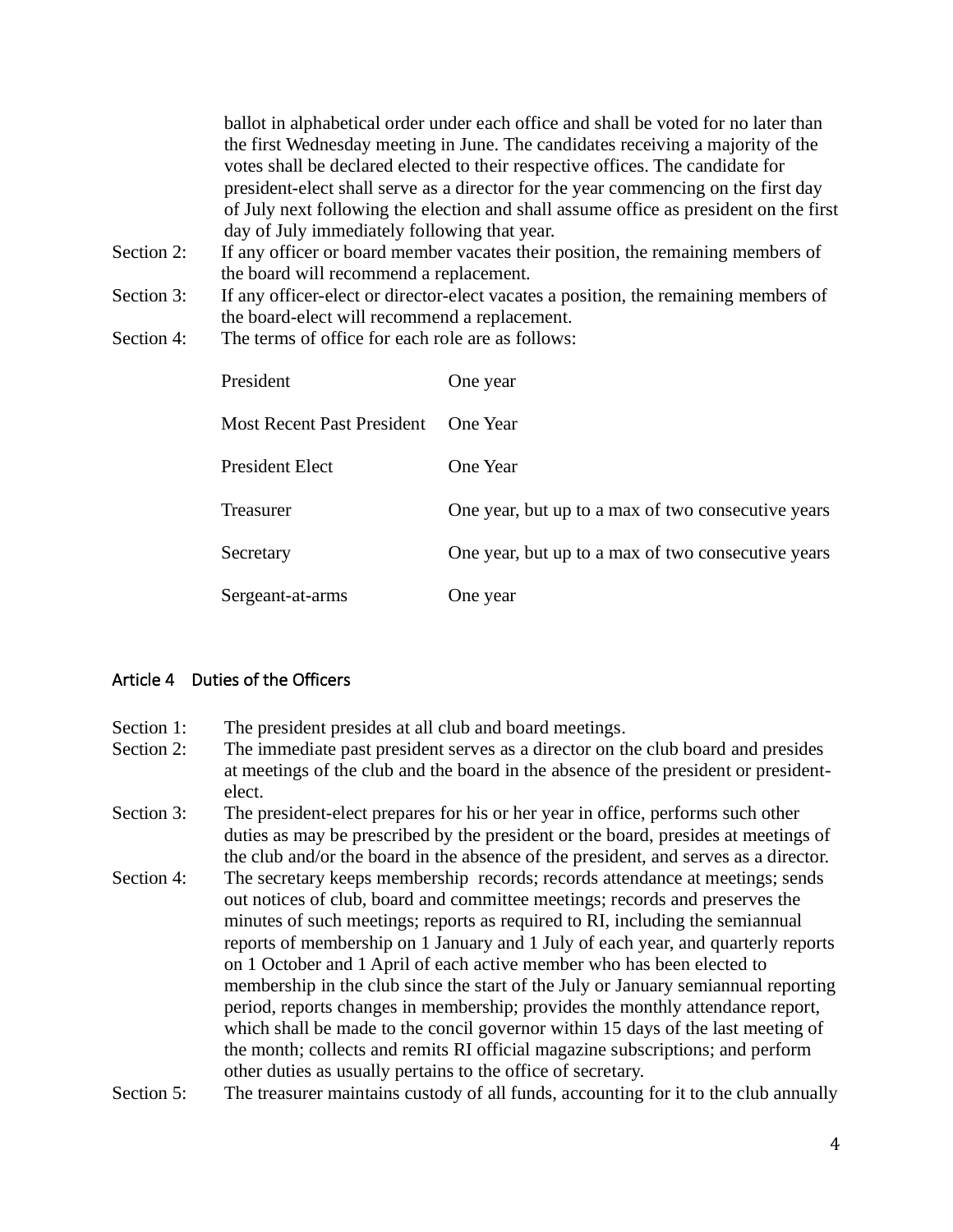and at any other time upon demand by the board, and to perform other duties as it pertains to the office of treasurer. Upon departure from office, the treasurer shall turn over to the incoming treasurer or to the president all funds, books of accounts, or any other club property. The treasurer will provide a quarterly report to the board and membership, to include information on membership dues as outlined in these bylaws.

- Section 6: The sergeant-at-arms maintains order in club meetings.
- Section 7: Committee chairs are to be invited to all board meetings but are non-voting members, except on those board actions related to their respective committee.

#### <span id="page-4-0"></span>Article 5 Meetings

- Section 1: An annual meeting of this club will be held no later than the last Wednesday of May and it will provide to the membership the accomplishments of the club for the ending rotary year.
- Section 2: This club meets every Wednesday at 18.30 hrs. at Metropol Restaurant, Blvd Nena Theresa, Prishtina. Reasonable notice of any change or cancellation of the regular meeting will be given to all club members.
- Section 3: A board meeting should be held each month. Special meetings of the board are called with reasonable notice by the president or upon the request of two directors.

#### <span id="page-4-1"></span>Article 6 Dues and Fees

- Section 1: Annual club dues are Euro 180 per annum. Dues are to be prorated and paid at least monthly, but no later than one month beyond the end of each quarter. Annual club dues include RI per capita dues, subscriptions to an official magazine, council per capita dues, club fees, and any other Rotary or council per capita assessment. Additional fees and charges for special events and for meeting costs shall be established by the board and included in notices of payments due.
- Section 2: Rotaract members approved for club membership will be assessed 50% of the club dues during their first year of membership. KKRK and RI dues will be assessed at the normal rates.
- Section 3: Spouses or significant others approved for club membership will pay no annual dues. KKRK and RI dues will be assessed at the normal rates.

## <span id="page-4-2"></span>Article 7 Method of Voting

The business of this club is conducted by voice vote or a show of hands except in the election of officers and directors, which is conducted by ballot. The board may also provide a ballot for a vote on some resolutions. As outlined earlier, revisions or changes to the Bylaws requires a majority vote of the membership (in-person or attending the meeting electronically). All other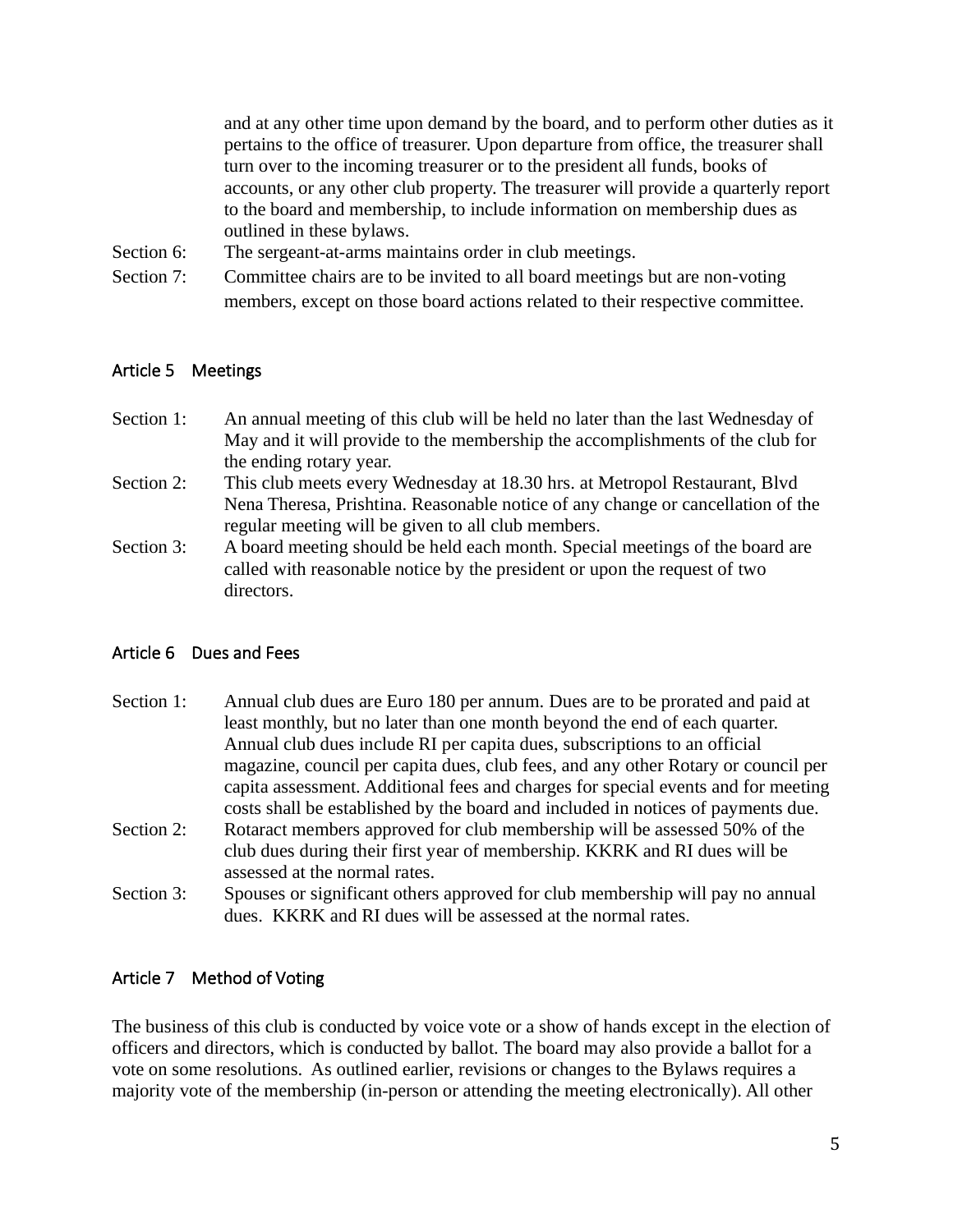club voting matters will be announced to the members in advance and the decision reached will be by majority consent from the members present (in-person or attending the meeting electronically). For a club board decision, a majority of the club board directors must be present.

## <span id="page-5-0"></span>Article 8 Committees

- Section 1: This club's committees shall comprise at least those listed in Article 11, Section 7, of the Standard Rotary Club Constitution.
- Section 2: The president is an ex-officio member of all committees.
- Section 3: Each committee's chair is responsible for the regular meetings and activities of the committee, supervises and coordinates its work, and reports to the board on all committee activities.
- Section 4: On an annual basis all committees will review their committee membership and from this membership will select a committee chair, develop their key objectives with budget for the year ahead, monitor progress and report on accomplishments at the Annual Meeting.
- Section 5: New committees will be established when needed and prioritized.

## <span id="page-5-1"></span>Article 9 Planning and Finances

| Section 1: | Before each fiscal year starts, the board prepares an annual strategic plan and<br>budget with input from the committees and members. The budget will include the<br>estimated income and expenditures that will be linked to the outlined strategic<br>priorities within the strategic plan. |  |
|------------|-----------------------------------------------------------------------------------------------------------------------------------------------------------------------------------------------------------------------------------------------------------------------------------------------|--|
| Section 2: | The treasurer deposits club funds in a financial institution or institutions<br>designated by the board, divided into two accounts (or two clearly defined sub-<br>accounts) -- one for club operations and one for service projects.                                                         |  |
| Section 3: | Bills are paid by the treasurer or another authorized officer and approved by two<br>other officers.                                                                                                                                                                                          |  |
| Section 4: | A qualified person/firm will conduct a thorough annual review/audit of all<br>financial transactions. The person/firm will be selected by the board through a<br>call for proposals.                                                                                                          |  |
| Section 5: | The board will ensure the club adheres to all NGO requirements as set forth in the<br>laws of Kosovo.                                                                                                                                                                                         |  |
| Section 6: | Club members will receive an annual financial statement of the club. A mid-year<br>financial report will be presented, with current and previous year income and<br>expenses to the club before 31 December.                                                                                  |  |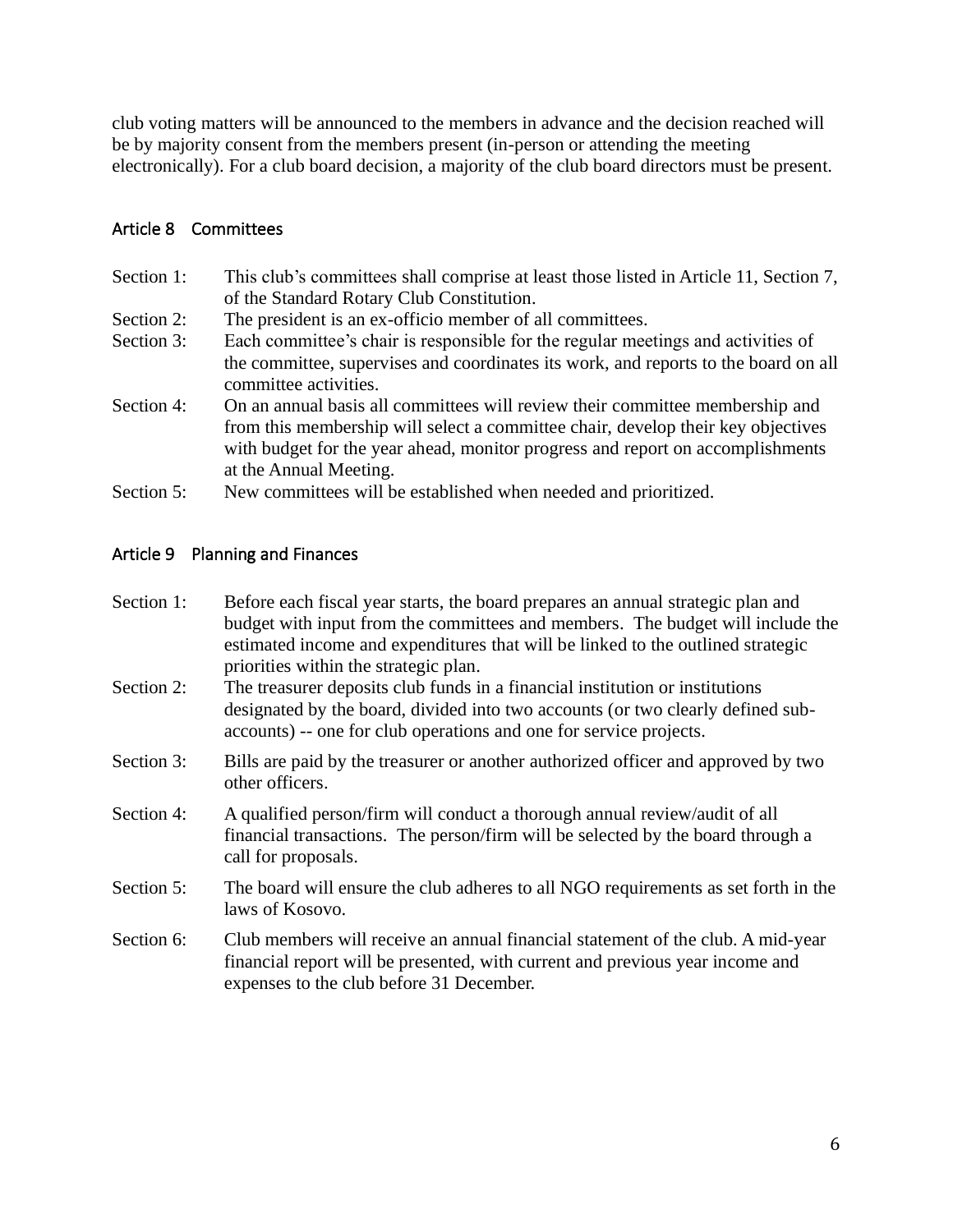## <span id="page-6-0"></span>Article 10 Method of Electing Members

- Section 1: Any active member may propose a candidate for membership of the club to the membership committee, or another club can propose one of its transferring or former members. The candidate member shall attend three meetings before being proposed for membership.
- Section 2: The membership committee shall ensure that the proposal meets all the classification and membership requirements of the standard Rotary club constitution.
- Section 3: The club shall approve or disapprove the proposal within 30 days of its submission and shall notify the proposer of its decision.
- Section 4: If the decision of the club is favorable with 2/3 of the membership in attendance voting in support of the prospective member, the prospective member shall be informed by the membership committee of the purposes of Rotary and of the privileges and responsibilities of membership, following which the prospective member shall be requested to sign the membership proposal form and to permit his or her name and proposed classification to be published to the club.
- Section 5: Following the election, the president shall arrange with the club secretary and for the new member's induction, membership card, and new member Rotary literature. In addition, the president or secretary will report the new member information to RI and the president will assign a member to assist with the new member's assimilation to the club as well as assign the new member to a club project or function.

# <span id="page-6-1"></span>Article 11 Attendance

- Section 1: General Provisions: Regular attendance is one of the requirements of club membership. Rotary emphasizes attendance because it recognizes that to remain an effective Rotarian, a member must experience the good fellowship of weekly meetings and be involved in the club's progress and projects.
- Section 2: Every member must attend regular club meetings and must attend or make up **at least 50%** of regular club meetings in each half of the Rotary year. Half of the Rotary year is defined as January through June and July through December. In addition, members need to attend at least 30% of this club's regular meetings (eight meetings) in each half of the Rotary year.
- Section 3: A member shall be counted as attending a regular meeting if such member is present (in-person or attending the meeting electronically) for at least 60% of the time devoted for the regular meeting or makes up for an absence in any of the following ways within 14 days before or after the usual time for that meeting with notice going to the club secretary:
	- Attends at least 50% of the time devoted for the regular meeting of another club.
	- Attends a council or club sponsored activity such as those listed in this manual under Make-Ups.
	- Attends a regular meeting of a Rotaract or Interact Club.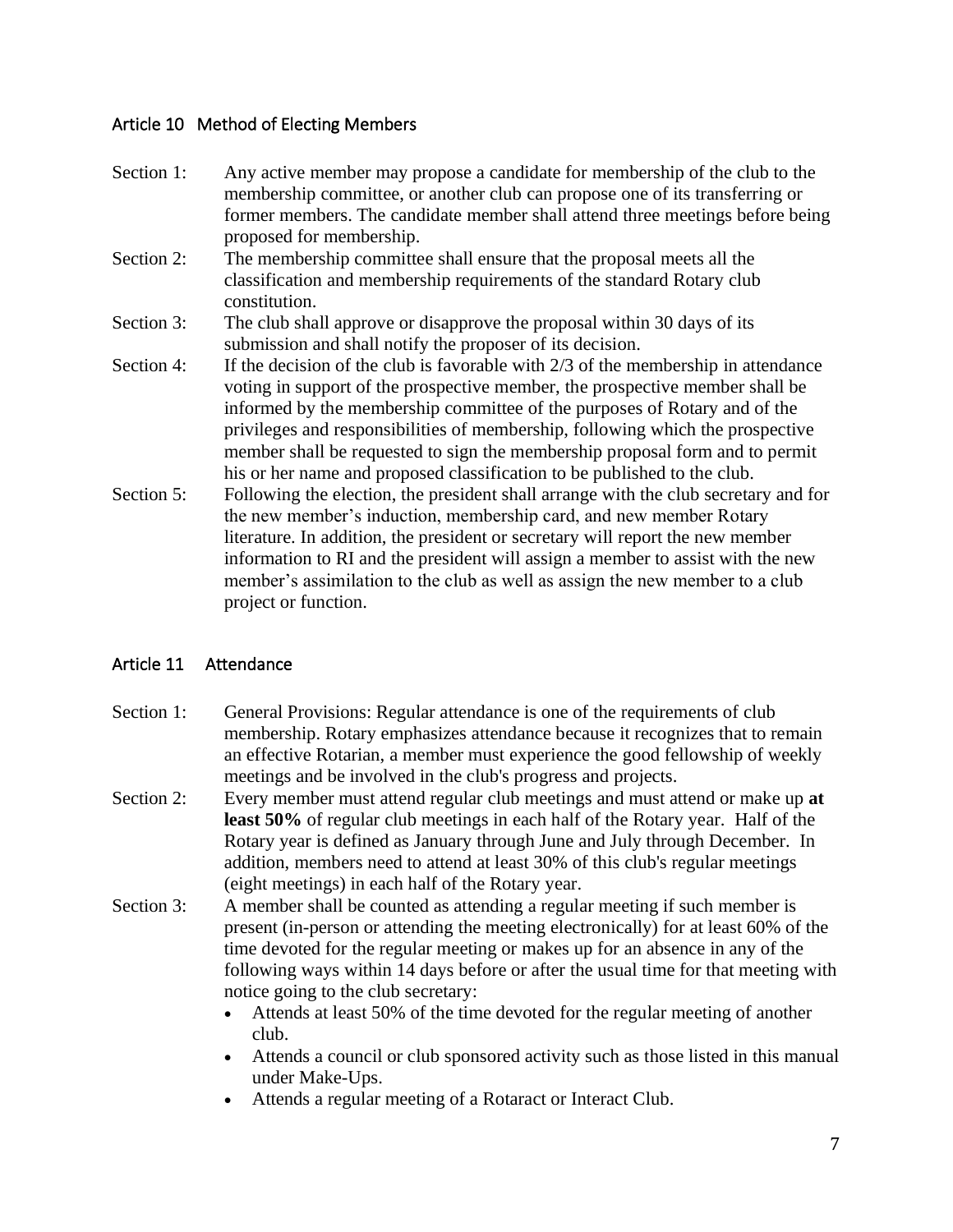- Attends a convention of Rotary International, a RI committee meeting, a RI District conference, a RI District assembly, and any Rotary council committee meeting.
- Attends a Rotary committee meeting or a Rotary club related activity.
- Is present at the usual time and place of a regular meeting of another club for the purpose of attending such meeting, and that club is not meeting at that time and place.
- Section 4: Online Make-Ups: For online make-ups, look at Rotary eClub One at [www.rotaryeclubone.org.](http://www.rotaryeclubone.org/) Follow the steps outlined on their website to obtain a makeup. The makeup will be automatically sent to the club secretary, following the guidelines established by Rotary eClub One.
- Section 5: Perfect Attendance: This award is given to those who have achieved 100% attendance during the Rotary Year, whether through home club attendance and/or make-ups at other clubs, etc. all of which comply with Rotary attendance rules.
- Section 6: Leave of Absence: Upon written application to the President, setting forth good and sufficient cause, leave of absence may be granted excusing a member from attending the meetings of the club for a specified length of time. While under the status of leave, the member's financial obligation to the club shall be limited to payment of RI quarterly dues. The preferred leave of absence will be for a period of six months at which time the member is required to either apply for a sixmonth extension or notify the club of the member's decision to resign from the club due to unforeseen circumstances.

## <span id="page-7-0"></span>Article 12 Termination of Membership for Non-Payment of Dues and Fees

- Section 1: All dues must be paid monthly or no later than one month after the end of each quarter.
- Section 2: The club recognizes that circumstances can create financial difficulties for members, and it is the intention of the club to retain its members.
- Section 3: It is the member's responsibility to notify the President if circumstances prevent the timely payment of financial obligations, to the club, and to obtain board approved repayment arrangement which will result in the payment of past-due amounts owed to the Club or Foundation, not to exceed six months.
- Section 4: Failure to fully pay or to obtain a board approved re-payment plan will result in automatic termination of membership six months after the last paid period. Termination does not obviate the duty to pay all dues and sums owed to the club through the date of termination.
- Section 5: The elected officers will review quarterly member account receivables and will initiate corrective action, if deemed necessary.

#### <span id="page-7-1"></span>Article 13 Termination of Membership for Lack of Attendance

Section 1: A member's membership shall be subject to termination if: